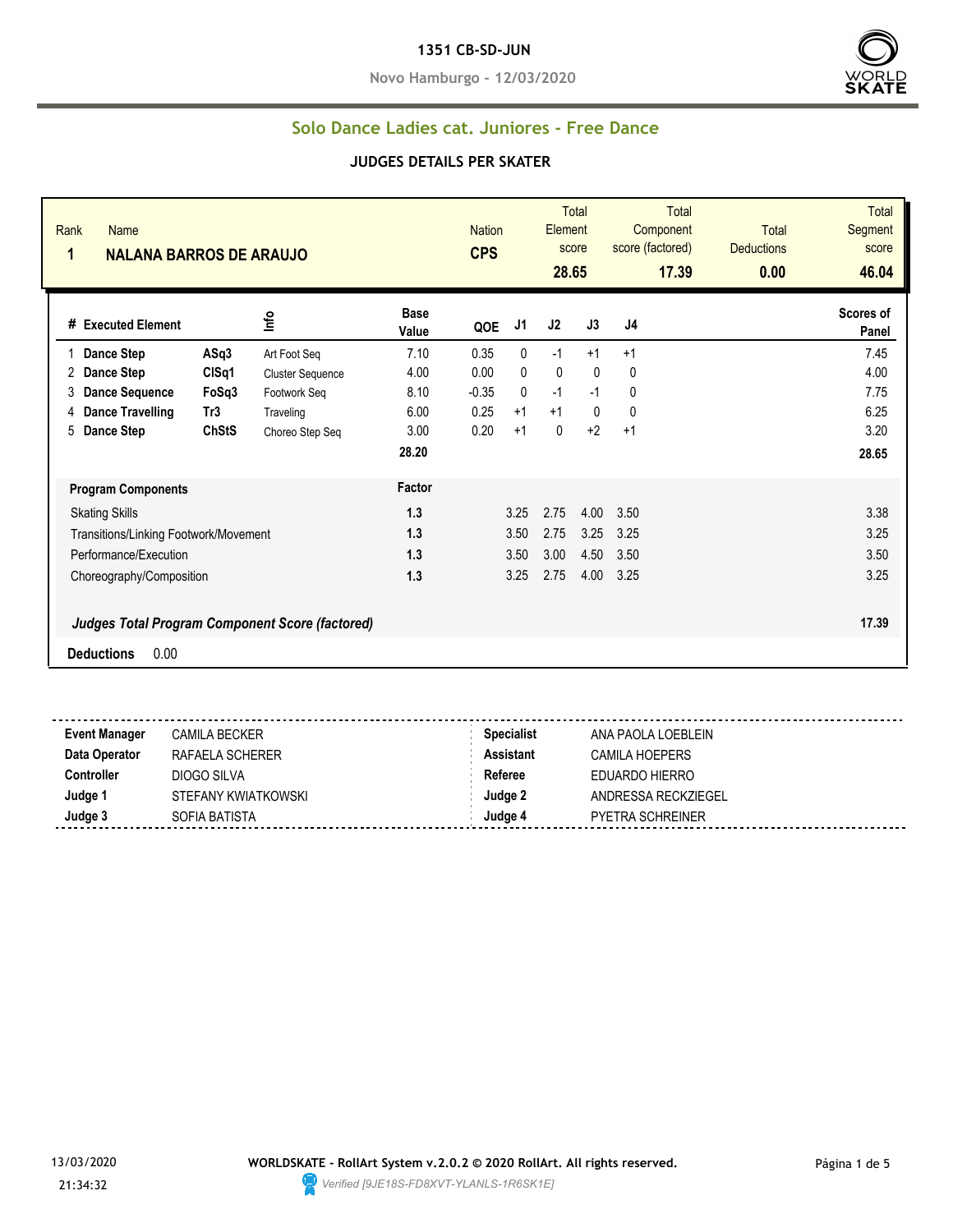| Rank<br><b>Name</b><br>$\overline{2}$<br><b>LÍVIA HEINEN</b>                        |                 |                         |                      | <b>Nation</b><br><b>CPS</b> |              | Element<br>24.55 | <b>Total</b><br>score | <b>Total</b><br>Component<br>score (factored)<br>19.01 | <b>Total</b><br><b>Deductions</b><br>0.00 | <b>Total</b><br>Segment<br>score<br>43.56 |
|-------------------------------------------------------------------------------------|-----------------|-------------------------|----------------------|-----------------------------|--------------|------------------|-----------------------|--------------------------------------------------------|-------------------------------------------|-------------------------------------------|
| <b>Executed Element</b><br>#                                                        |                 | lnfo                    | <b>Base</b><br>Value | QOE                         | J1           | J2               | J3                    | J4                                                     |                                           | Scores of<br>Panel                        |
| <b>Dance Sequence</b>                                                               | FoSq2           | Footwork Seg            | 6.50                 | 0.00                        | 0            | $-1$             | $\mathbf{0}$          | 0                                                      |                                           | 6.50                                      |
| Dance Step<br>2                                                                     | ASq3            | Art Foot Seg            | 7.10                 | 0.00                        | 0            | 0                | $\Omega$              | 0                                                      |                                           | 7.10                                      |
| <b>Dance Travelling</b><br>3                                                        | Tr <sub>2</sub> | Traveling               | 4.50                 | 0.20                        | 0            | $\mathbf{0}$     | $+1$                  | $+1$                                                   |                                           | 4.70                                      |
| Dance Step<br>4                                                                     | <b>CISqB</b>    | <b>Cluster Sequence</b> | 3.00                 | 0.15                        | $+1$         | $+1$             | $\Omega$              | 0                                                      |                                           | 3.15                                      |
| 5<br>Dance Step                                                                     | <b>ChStS</b>    | Choreo Step Seq         | 3.00                 | 0.10                        | $\mathbf{0}$ | 0                | $+1$                  | $+1$                                                   |                                           | 3.10                                      |
|                                                                                     |                 |                         | 24.10                |                             |              |                  |                       |                                                        |                                           | 24.55                                     |
| <b>Program Components</b>                                                           |                 |                         | Factor               |                             |              |                  |                       |                                                        |                                           |                                           |
| <b>Skating Skills</b>                                                               |                 |                         | 1.3                  |                             | 3.50         | 3.25             | 5.25                  | 4.25                                                   |                                           | 3.88                                      |
| Transitions/Linking Footwork/Movement                                               |                 |                         | 1.3                  |                             | 3.00         | 3.00             | 5.00                  | 4.00                                                   |                                           | 3.50                                      |
| Performance/Execution                                                               |                 |                         | 1.3                  |                             | 2.75         | 3.25             | 5.50                  | 4.00                                                   |                                           | 3.62                                      |
| Choreography/Composition                                                            |                 |                         | 1.3                  |                             | 3.00         | 3.00             | 5.00                  | 4.25                                                   |                                           | 3.62                                      |
| <b>Judges Total Program Component Score (factored)</b><br>0.00<br><b>Deductions</b> |                 |                         |                      |                             |              |                  |                       |                                                        |                                           | 19.01                                     |

| <b>Event Manager</b> | <b>CAMILA BECKER</b> | <b>Specialist</b> | ANA PAOLA LOEBLEIN  |
|----------------------|----------------------|-------------------|---------------------|
| Data Operator        | RAFAELA SCHERER      | <b>Assistant</b>  | CAMILA HOEPERS      |
| Controller           | DIOGO SILVA          | Referee           | EDUARDO HIERRO      |
| Judge 1              | STEFANY KWIATKOWSKI  | Judge 2           | ANDRESSA RECKZIEGEL |
| Judge 3              | SOFIA BATISTA        | Judge 4           | PYETRA SCHREINER    |

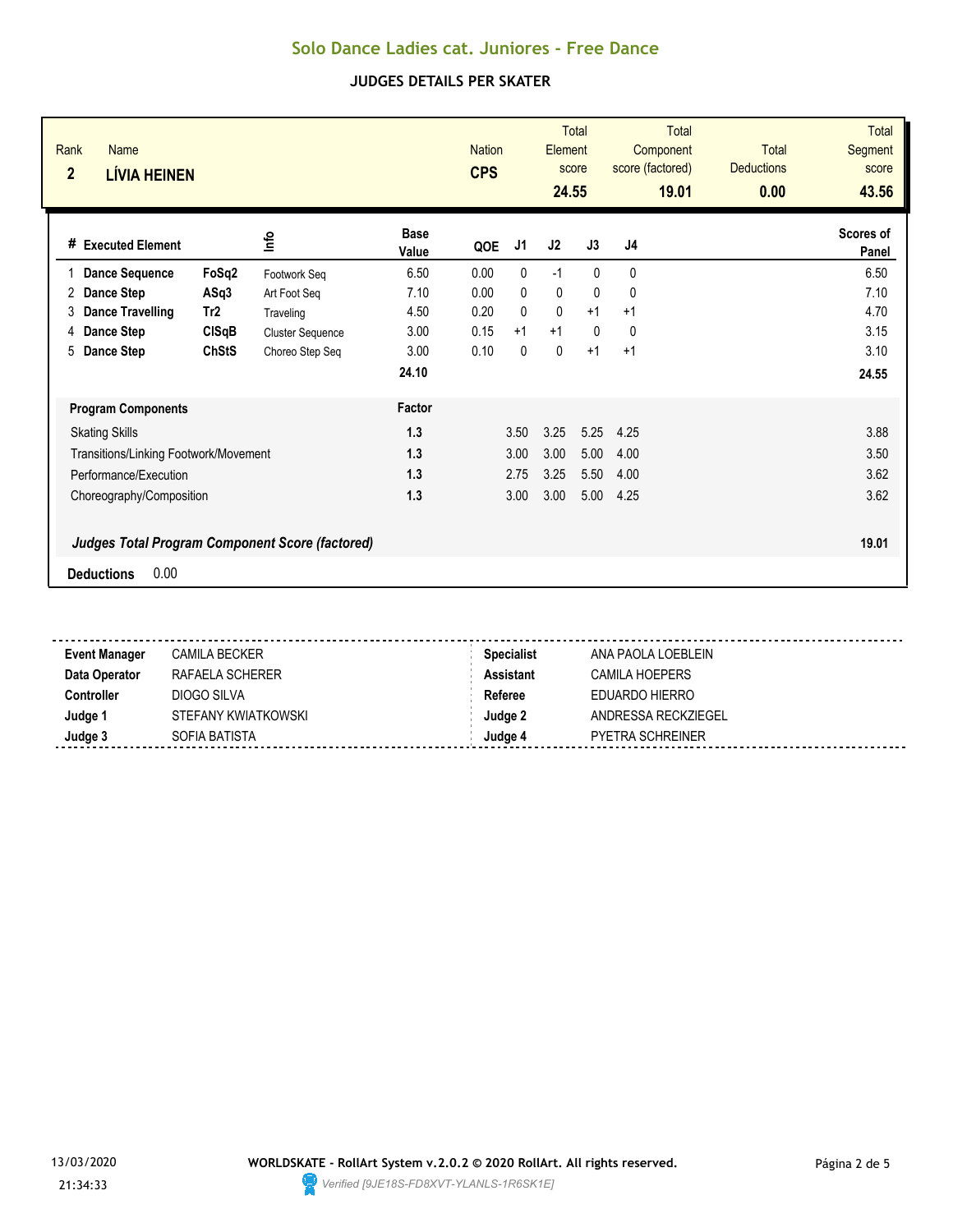| Rank<br>Name<br>3<br><b>NATHÁLIA BORTOLUZZI</b>                                     |              |                         |                      | <b>Nation</b><br><b>CPS</b> |      | <b>Element</b><br>22.85 | <b>Total</b><br>score | <b>Total</b><br>Component<br>score (factored)<br>17.41 | <b>Total</b><br><b>Deductions</b><br>0.00 | <b>Total</b><br>Segment<br>score<br>40.26 |
|-------------------------------------------------------------------------------------|--------------|-------------------------|----------------------|-----------------------------|------|-------------------------|-----------------------|--------------------------------------------------------|-------------------------------------------|-------------------------------------------|
| <b>Executed Element</b><br>#                                                        |              | lnfo                    | <b>Base</b><br>Value | QOE                         | J1   | J2                      | J3                    | J4                                                     |                                           | Scores of<br>Panel                        |
| Dance Step                                                                          | CISq2        | <b>Cluster Sequence</b> | 5.30                 | 0.00                        | 0    | $\mathbf{0}$            | $+1$                  | $-1$                                                   |                                           | 5.30                                      |
| <b>Dance Sequence</b><br>2                                                          | FoSq2        | Footwork Seg            | 6.50                 | 0.00                        | 0    | $\mathbf{0}$            | $+1$                  | -1                                                     |                                           | 6.50                                      |
| <b>Dance Travelling</b><br>3                                                        | Tr1          | Traveling               | 3.50                 | $-0.75$                     | $-3$ | $-2$                    | $-2$                  | $-3$                                                   |                                           | 2.75                                      |
| Dance Step<br>4                                                                     | ASq2         | Art Foot Seg            | 5.50                 | $-0.20$                     | $-1$ | $-1$                    | $\mathbf{0}$          | 0                                                      |                                           | 5.30                                      |
| Dance Step<br>5                                                                     | <b>ChStS</b> | Choreo Step Seq         | 3.00                 | 0.00                        | 0    | 0                       | $-1$                  | 0                                                      |                                           | 3.00                                      |
|                                                                                     |              |                         | 23.80                |                             |      |                         |                       |                                                        |                                           | 22.85                                     |
| <b>Program Components</b>                                                           |              |                         | Factor               |                             |      |                         |                       |                                                        |                                           |                                           |
| <b>Skating Skills</b>                                                               |              |                         | 1.3                  |                             | 2.75 | 2.75                    | 4.50                  | 4.00                                                   |                                           | 3.38                                      |
| Transitions/Linking Footwork/Movement                                               |              |                         | 1.3                  |                             | 3.00 | 2.75                    | 4.25                  | 3.75                                                   |                                           | 3.38                                      |
| Performance/Execution                                                               |              |                         | 1.3                  |                             | 3.00 | 2.50                    | 3.75                  | 3.75                                                   |                                           | 3.38                                      |
| Choreography/Composition                                                            |              |                         | 1.3                  |                             | 3.00 | 2.75                    | 3.50                  | 3.50                                                   |                                           | 3.25                                      |
| <b>Judges Total Program Component Score (factored)</b><br>0.00<br><b>Deductions</b> |              |                         |                      |                             |      |                         |                       |                                                        |                                           | 17.41                                     |

| <b>Event Manager</b> | <b>CAMILA BECKER</b> | <b>Specialist</b> | ANA PAOLA LOEBLEIN      |
|----------------------|----------------------|-------------------|-------------------------|
| Data Operator        | RAFAELA SCHERER      | <b>Assistant</b>  | CAMILA HOEPERS          |
| Controller           | DIOGO SILVA          | Referee           | EDUARDO HIERRO          |
| Judge 1              | STEFANY KWIATKOWSKI  | Judge 2           | ANDRESSA RECKZIEGEL     |
| Judge 3              | SOFIA BATISTA        | Judae 4           | <b>PYETRA SCHREINER</b> |

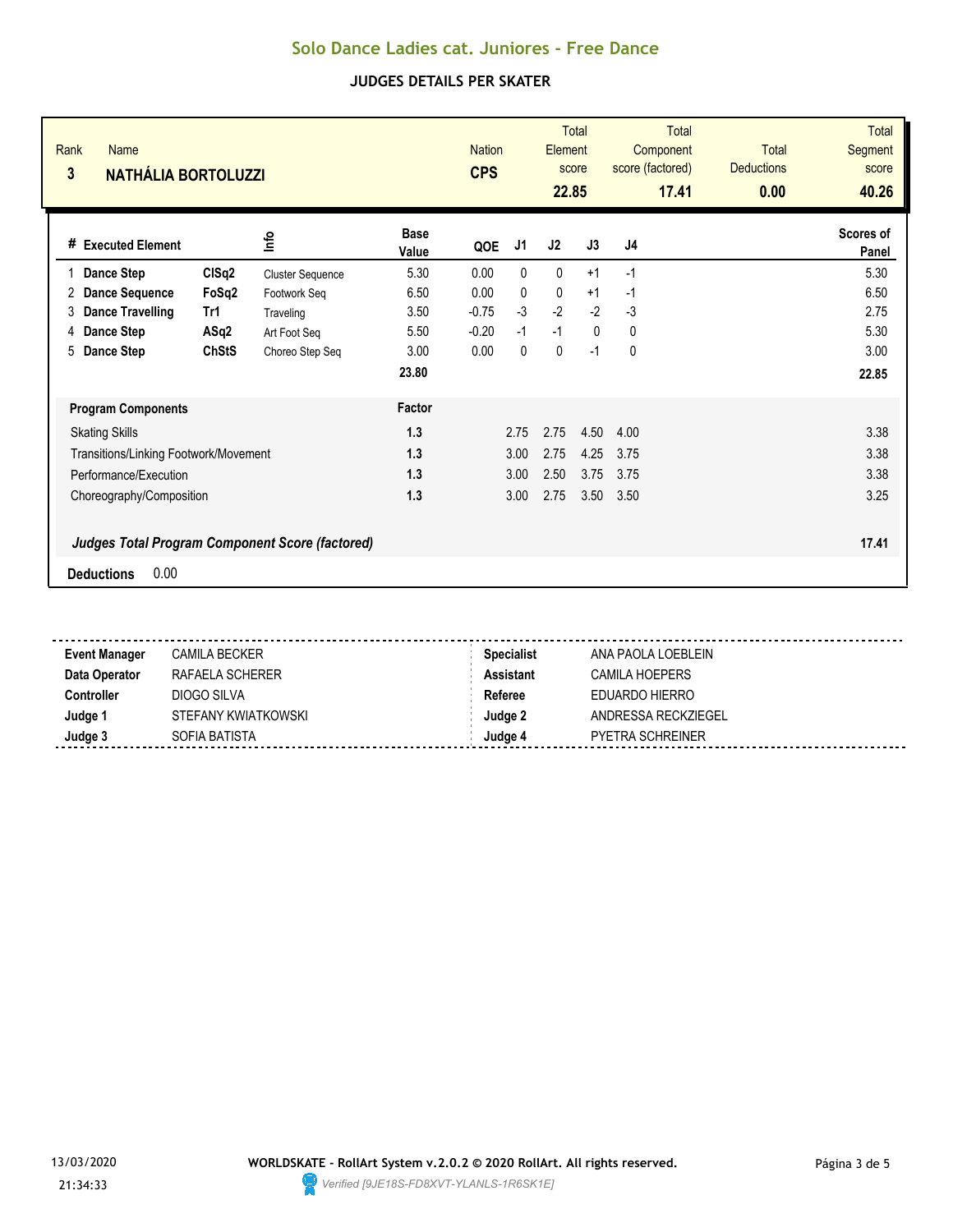| Rank<br><b>Name</b><br>4<br><b>RAFAELA HERRMANN</b> |              |                                                        |                      | <b>Nation</b><br><b>CCP</b> |              | Element<br>16.90 | <b>Total</b><br>score | <b>Total</b><br>Component<br>score (factored)<br>16.73 | <b>Total</b><br><b>Deductions</b><br>$-1.00$ | <b>Total</b><br>Segment<br>score<br>32.63 |
|-----------------------------------------------------|--------------|--------------------------------------------------------|----------------------|-----------------------------|--------------|------------------|-----------------------|--------------------------------------------------------|----------------------------------------------|-------------------------------------------|
| # Executed Element                                  |              | ۴ů                                                     | <b>Base</b><br>Value | QOE                         | J1           | J2               | J3                    | J4                                                     |                                              | Scores of<br>Panel                        |
| <b>Dance Sequence</b>                               | FoSq1        | Footwork Seq                                           | 5.00                 | 0.00                        | $\mathbf{0}$ | $+1$             | $\mathbf{0}$          | 0                                                      |                                              | 5.00                                      |
| Dance Step<br>2                                     | <b>NLCIS</b> | No Level Cluster Seq                                   | 0.00                 | 0.00                        | $-3$         | $-3$             | $-3$                  | $-3$                                                   |                                              | 0.00                                      |
| Dance Step<br>3                                     | ASq2         | Art Foot Seq                                           | 5.50                 | 0.20                        | $\mathbf{0}$ | $+1$             | $\mathbf{0}$          | $+1$                                                   |                                              | 5.70                                      |
| <b>Dance Travelling</b><br>4                        | Tr1          | Traveling                                              | 3.50                 | $-0.30$                     | $\mathbf{0}$ | $-1$             | $-1$                  | $-2$                                                   |                                              | 3.20                                      |
| Dance Step<br>5                                     | <b>ChStS</b> | Choreo Step Seq                                        | 3.00                 | 0.00                        | $\mathbf{0}$ | $\mathbf{0}$     | $\mathbf{0}$          | $\mathbf{0}$                                           |                                              | 3.00                                      |
|                                                     |              |                                                        | 17.00                |                             |              |                  |                       |                                                        |                                              | 16.90                                     |
| <b>Program Components</b>                           |              |                                                        | Factor               |                             |              |                  |                       |                                                        |                                              |                                           |
| <b>Skating Skills</b>                               |              |                                                        | 1.3                  |                             | 3.00         | 3.00             | 4.75                  | 3.50                                                   |                                              | 3.25                                      |
| Transitions/Linking Footwork/Movement               |              |                                                        | 1.3                  |                             | 2.75         | 3.00             | 4.00                  | 3.25                                                   |                                              | 3.12                                      |
| Performance/Execution                               |              |                                                        | 1.3                  |                             | 2.50         | 3.25             | 4.50                  | 3.00                                                   |                                              | 3.12                                      |
| Choreography/Composition                            |              |                                                        | 1.3                  |                             | 2.75         | 3.25             | 4.25                  | 3.50                                                   |                                              | 3.38                                      |
| $-1.00$<br><b>Deductions</b>                        | Falls:1      | <b>Judges Total Program Component Score (factored)</b> |                      |                             |              |                  |                       |                                                        |                                              | 16.73                                     |

| <b>Event Manager</b> | <b>CAMILA BECKER</b> | <b>Specialist</b> | ANA PAOLA LOEBLEIN  |
|----------------------|----------------------|-------------------|---------------------|
| Data Operator        | RAFAELA SCHERER      | Assistant         | CAMILA HOEPERS      |
| Controller           | DIOGO SILVA          | Referee           | EDUARDO HIERRO      |
| Judge 1              | STEFANY KWIATKOWSKI  | Judge 2           | ANDRESSA RECKZIEGEL |
| Judge 3              | SOFIA BATISTA        | Judge 4           | PYETRA SCHREINER    |